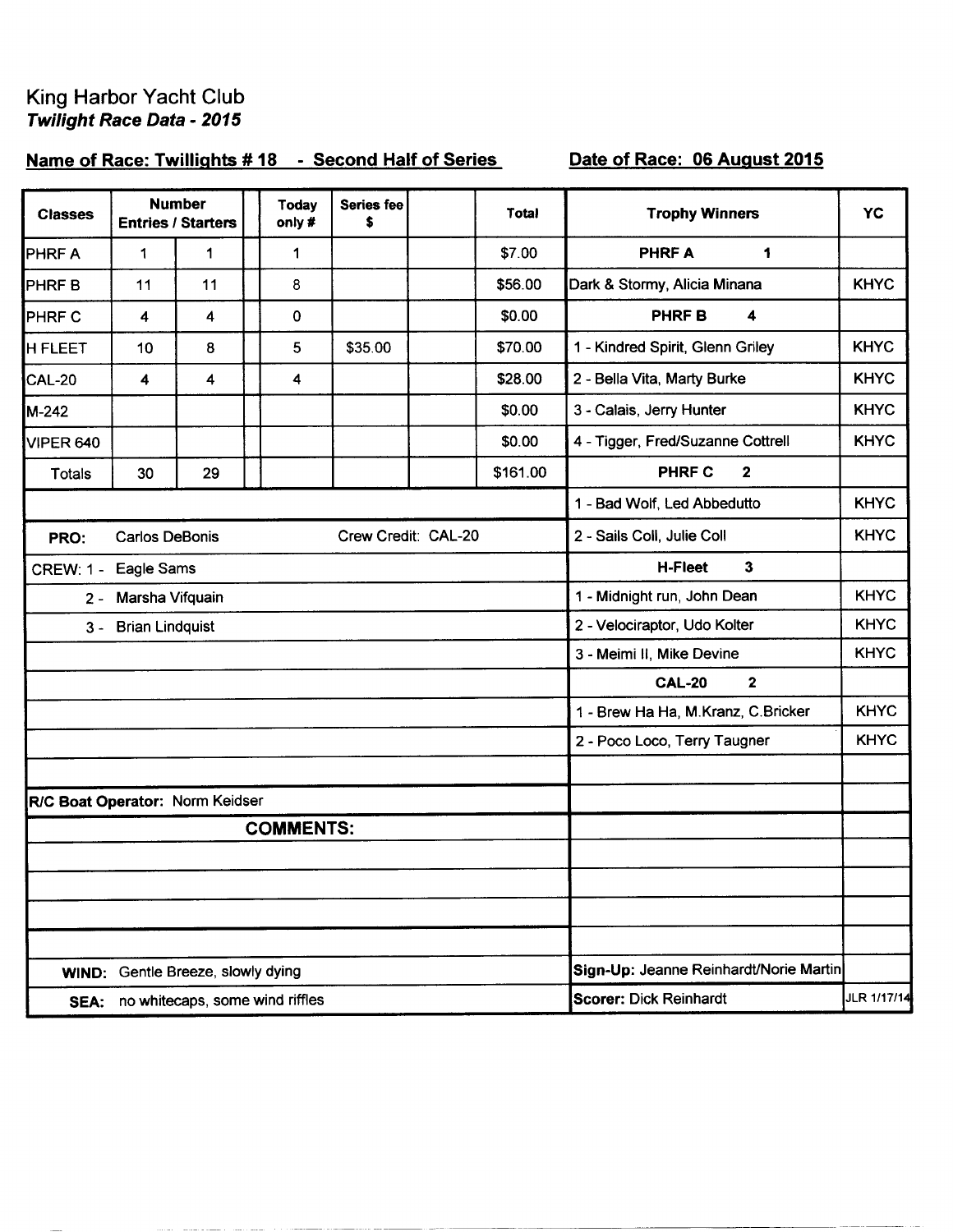#### **2nd Half Twilights 2015 #18**

## Race Date: 6 Aug 2015 Revised to inlude all finishers

H-FLEET COURSE: 10

|               | Div<br><b>Rank</b> | Sail No. | <b>Boat Name</b>                   | <b>Owner / Skipper</b>         | Rating | Finish<br><b>Time</b> | Corrected<br><b>Time</b> | <b>Boat Type</b> | Club        |
|---------------|--------------------|----------|------------------------------------|--------------------------------|--------|-----------------------|--------------------------|------------------|-------------|
| PHRF-A        |                    |          | Time on Time / Start Time 18:30:00 |                                |        |                       |                          |                  |             |
|               | $\mathbf{1}$       | 129      | Dark & Stormy                      | Alicia Minana                  | 48     | 19:27:10              | 01:02:08                 | Henderson 30     | <b>KHYC</b> |
| <b>PHRE-B</b> |                    |          | Time on Time / Start Time 18:15:00 |                                |        |                       |                          |                  |             |
|               | 1                  | 173      | Kindred Spirit                     | Glenn Griley                   | 111    | 19:14:51              | 00:58:51                 | Viper 640        | <b>KHYC</b> |
|               | $\sqrt{2}$         | 56136    | Bella Vita [*]                     | Marty Burke                    | 75     | 19:12:49              | 01:00:08                 | Ben 36.7         | <b>KHYC</b> |
|               | 3                  | 46575    | Calais                             | Jerry Hunter                   | 81     | 19:13:39              | 01:00:25                 | Dencho 33        | <b>KHYC</b> |
|               | 4                  | 42757    | Tigger $(*)$                       | Fred & Suzanne Cottrell        | 84     | 19:13:57              | 01:00:26                 | J 33             | <b>KHYC</b> |
|               | 5                  | 87309    | Priorities (*)                     | Bob Cole                       | 99     | 19:15:41              | 01:00:47                 | Olson 30         | <b>KHYC</b> |
|               | 6                  | 46192    | H <sub>2</sub> Blue                | Ross Moore                     | 108    | 19:18:07              | 01:02:21                 | J 92             | <b>KHYC</b> |
|               | 7                  | 87027    | Flying Dutchman (*                 | Jason Herring/ R.Van Kreuninge | 90     | 19:16:44              | 01:02:42                 | Hobie 33         | <b>KHYC</b> |
|               | $\,8\,$            | 54       | <b>USA54</b>                       | Charlie Bielecki               | 96     | 19:17:48              | 01:03:11                 | Melges 24        | <b>KHYC</b> |
|               | 9                  | 7026     | <b>Trigger Fish</b>                | Steve Troeger                  | 57     | 19:14:16              | 01:03:28                 | Beneteau 40.7    | <b>KHYC</b> |
|               | 10                 | 46879    | Noah Genda                         | Wilfred Poiesz                 | 81     | 19:16:55              | 01:03:47                 | Bravera 29       | <b>KHYC</b> |
|               | 11                 | 72       | Despicable                         | Joel Sprague                   | 84     | 19:42:43              | 01:29:56                 | J 92 S           | <b>RBYC</b> |
| PHRF-C        |                    |          | Time on Time / Start Time 18:20:00 |                                |        |                       |                          |                  |             |
|               | 1                  | 97321    | Bad Wolf $(*)$                     | Len Abbeduto                   | 150    | 19:22:59              | 00:58:29                 | Martin 242       | khyc        |
|               | $\overline{2}$     | 207      | Sails Coll (*)                     | Julie Coll                     | 150    | 19:24:03              | 00:59:29                 | Martin 242       | <b>KHYC</b> |
|               | 3                  | 97850    | No Way !! $(*)$                    | Don Souther                    | 138    | 19:24:57              | 01:01:22                 | $B-25$           | <b>KHYC</b> |
|               | 4                  | 900      | Pau Hana <sup>[*]</sup>            | Dorian Harris                  | 150    | 19:27:10              | 01:02:22                 | Martin 242       | <b>KHYC</b> |
|               |                    |          |                                    |                                |        |                       |                          |                  |             |